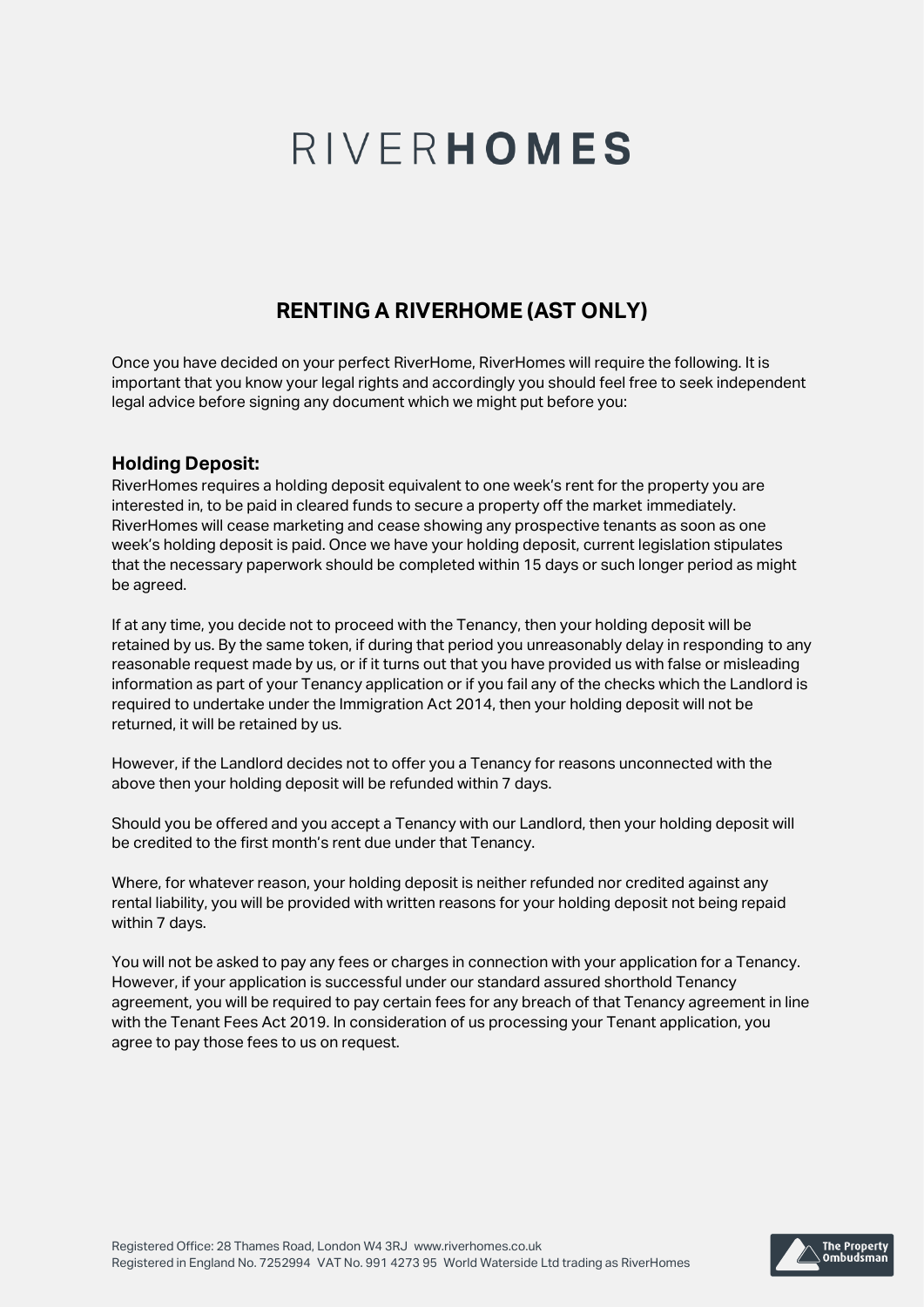## **Security Deposit:**

RiverHomes requires a 5 weeks' Security Deposit, for rent under £50,000 per year or a 6 weeks' deposit for rent over £50,000 per year, paid in cleared funds before the commencement of Tenancy. This will be held by the Deposit Protection Service (DPS) until after the termination of the Tenancy. This will only be released to the Tenant, without interest, once a check out has taken place and both parties agree. If there is a dispute which has not been resolved within 30 days of the termination of the Tenancy, the amount in dispute will be transferred to an Alternative Dispute Resolution Service (ADR) in accordance with the DPS.

### **Rent:**

RiverHomes requires the first month's rental in advance in cleared funds; this is due before the commencement of the Tenancy. Rental will be collected on the 1st of each month by standing order mandate. If the commencement date falls later than the 15th of a month we require rental for the remainder of that month and the following month in advance. Please note that the holding deposit will be included within the first month's rent.

## **References required:**

RiverHomes requires all Tenants over the age of 18 who will be residing in a property to complete in full an application to rent form and provide a copy of their passport together with a recent utility bill. We will then obtain full references for a three-year history on each individual. The references RiverHomes requires are bank, employers or accountant if self-employed, previous landlord or a mortgage statement is required if a homeowner and a credit check to ensure that there is no adverse credit history in place for any prospective Tenant.

### **General:**

RiverHomes requires all monies to be paid in cleared funds by bank transfer before the commencement of the Tenancy.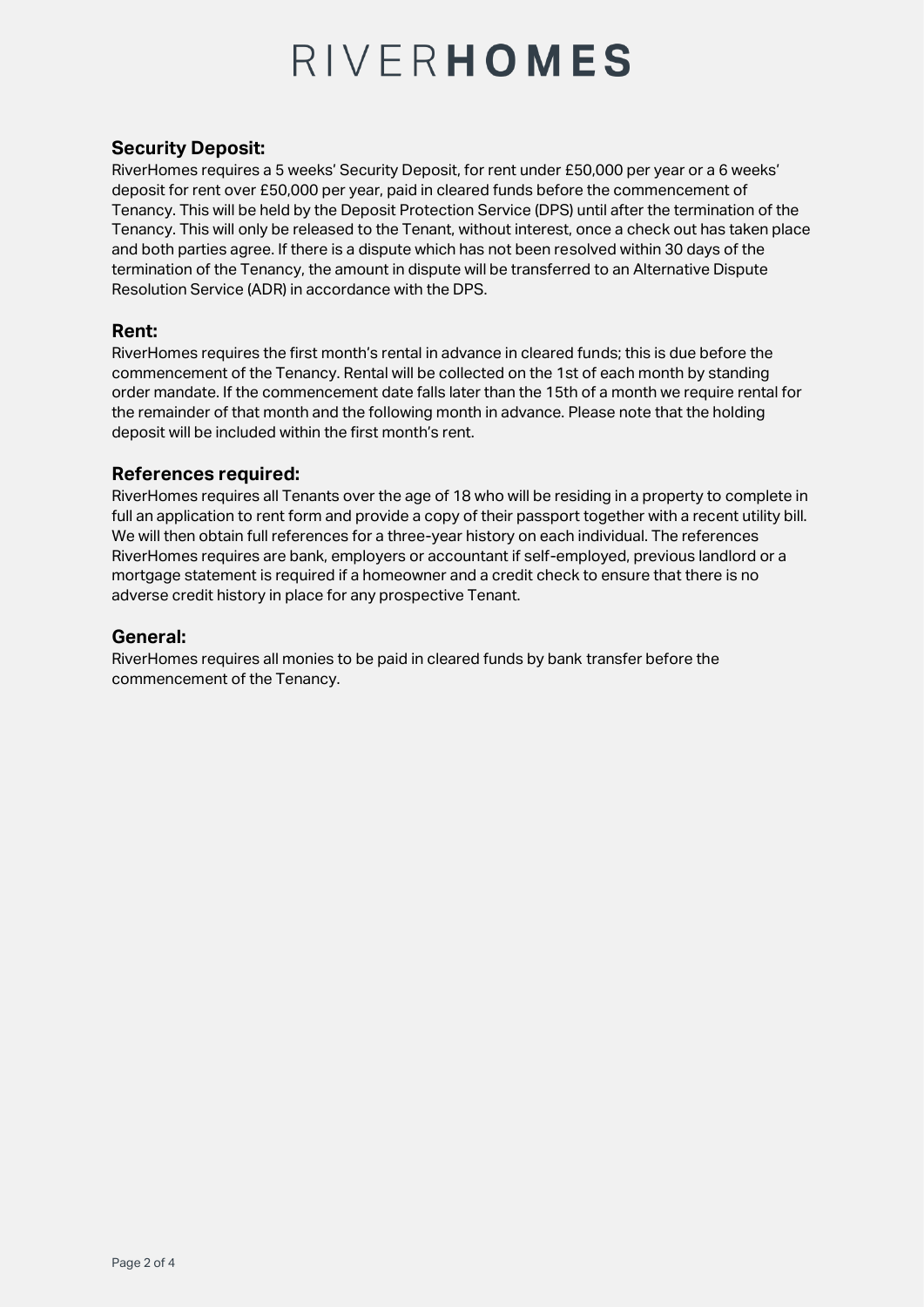## **RENTING A RIVERHOME (NON-AST)**

Once you have decided on your perfect RiverHome, RiverHomes will require the following. It is important that you know your legal rights and accordingly you should feel free to seek independent legal advice before signing any document which we might put before you:

## **Holding Deposit:**

RiverHomes requires one week's Holding Deposit paid in cleared funds to secure a property off the market immediately. RiverHomes will cease marketing and cease showing any prospective Tenants as soon as one week's Holding Deposit is paid. If the Prospective Tenants references prove to be unsatisfactory or they decide not to sign a Tenancy Agreement, the Holding Deposit is NON refundable in ALL cases. This in no way commits the Landlord to accepting the Prospective Tenant(s), in the event of the Landlord withdrawing the holding deposit is refundable (minus any costs).

## **Security Deposit:**

RiverHomes requires a six weeks' Security Deposit in cleared funds before the commencement of the Tenancy. This will be held by the Deposit Protection Service (DPS) until after the termination of the Tenancy. This will only be released to the Tenant, without interest, once a check out has taken place and both parties agree. If there is a dispute which has not been resolved within 30 days of the termination of the Tenancy the amount in dispute will be transferred to an Alternative Dispute Resolution Service (ADR) in accordance with the DPS.

## **Rent:**

RiverHomes requires the first month's rental in advance in cleared funds; this is due before the commencement of the Tenancy. Rental will be collected on the 1st of each month by standing order mandate. If the commencement date falls later than the 15th of a month we require rental for the remainder of that month and the following month in advance. Please note that the Holding Deposit will be included within the first month's rent.

## **Contract set-up fee:**

RiverHomes charges £600 (inc. VAT) to cover contact negotiations, arranging the Tenancy Agreement and for the collating of references.

## **Check in fee:**

RiverHomes charges about £150 inc. VAT (this cost may vary depending on the size of the property) for the check in at the commencement of the Tenancy. Please note that the Landlord will pay for the inventory compilation and check out fee at the termination of the Tenancy.